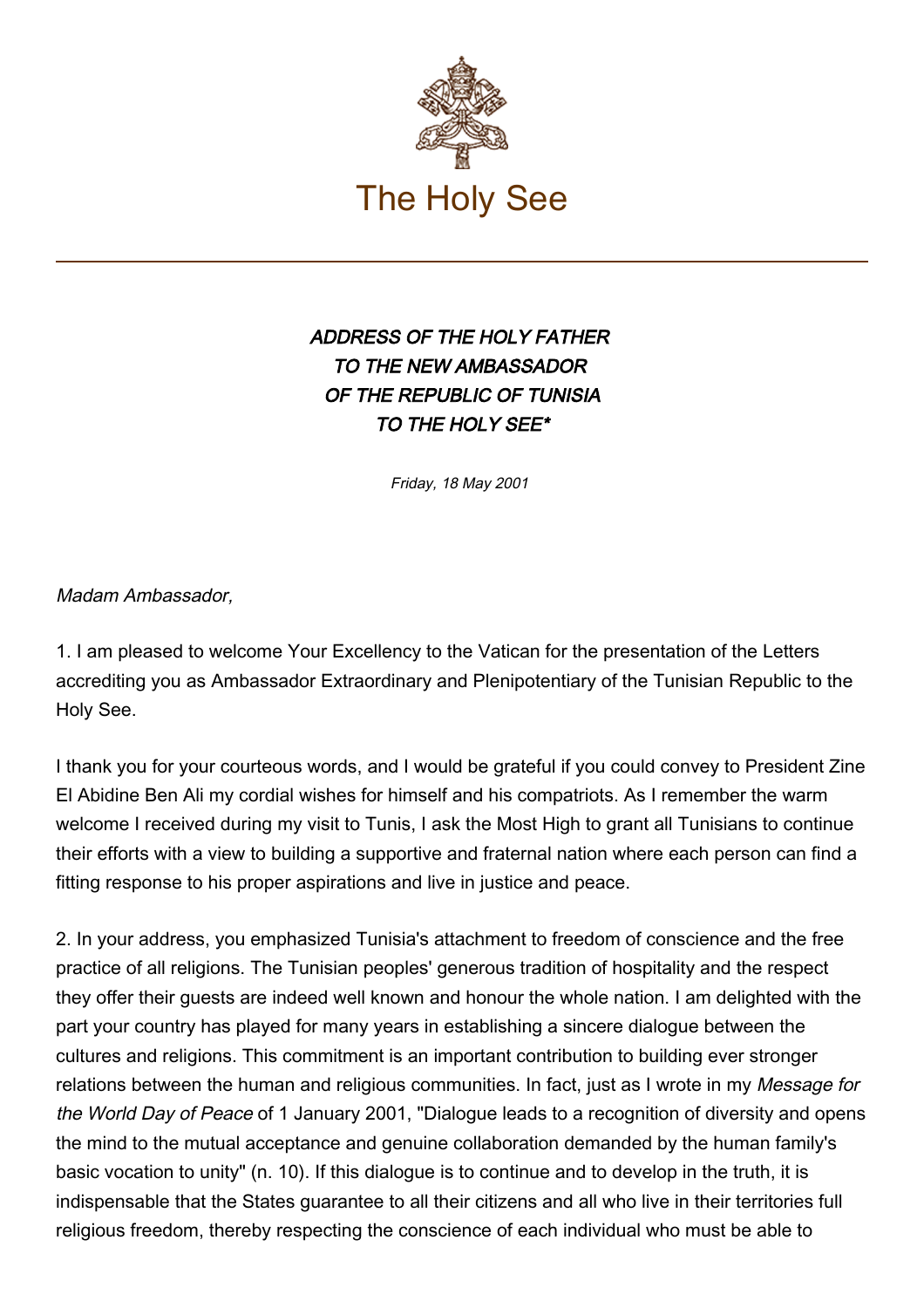choose freely and responsibly with regard to religious matters, safeguarding the common good.

3. As you know, the respect and dignity of the person in all life's contexts is an essential principle of the Catholic Church that must guide those responsible for public life. Furthermore experience shows that ignorance of the transcendent value and fundamental rights of the human person can only lead to violence and instability.

If it is to become a constitutive and constant element of social life, respect for the person must be inculcated from the earliest age through education to which everyone, boys and girls, must have equal access. I am pleased to know that in Tunisia a considerable effort is made to give all young people access to knowledge. It is necessary, in fact, to help each one to fulfil his personal, human and spiritual capacity. However, education must also open spirits to solidarity and mutual respect between individual persons and between human and religious communities, for the promotion of the individual must go hand in hand with the service of the common good. In this way there will develop a renewed awareness of human dignity and the inalienable character of the fundamental rights of every person. From that moment, every citizen must be able to exercise the rights inherent in his human dignity and freely contribute to the social and political life of the national community, enabling each to put his skills at the service of society.

4. The current situation in these past weeks, especially in the Holy Land, shows the need to work with ever more daring to promote peoples' right to live in peace and safety. I would like to say once again that violence cannot solve the problems of coexistence among peoples; it can only make their solution even more difficult. The search for justice in mutual trust and in conformity with the international laws alone can help lead humanity on paths of true peace, where the rights of each people to life and development are respected. I encourage the efforts your country has made in harmony with the international community to break new ground in the quest for peace and solidarity among nations everywhere in the world, but particularly in the Middle-East.

5. Through you, Madam Ambassador, I would like to extend a cordial greeting to the Bishop of Tunis and to the entire Catholic community of your country. I know their attachment to Tunisia, their esteem for its culture and their desire to continue a sincere and fraternal dialogue with the believers of Islam. At the beginning of this new millennium, I take this opportunity to invite Catholics to grow constantly in their faith, in deep communion with one another and with the whole Church, so that through their witness of life at the service of God and their brethren they may be daring artisans of peace and brotherhood, respected by all.

6. As you begin your mission, I offer you my cordial wishes for the noble task that awaits you. Be assured, Madam Ambassador, that you will find here with my co-workers, the attentive and understanding welcome you may need.

I cordially invoke an abundance of the Almighty's Blessings upon you, your family, and the people